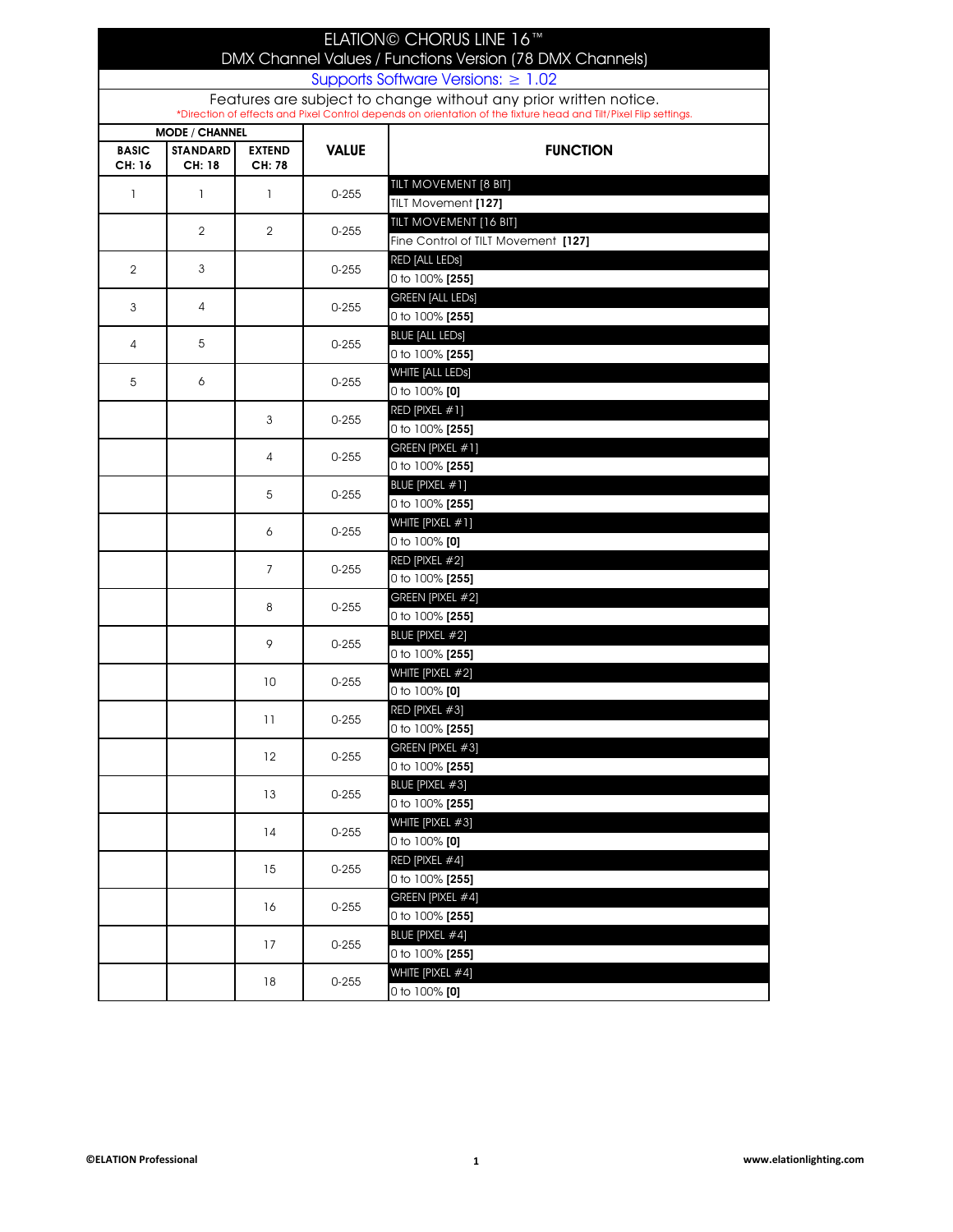| ELATION© CHORUS LINE 16™<br>DMX Channel Values / Functions Version (78 DMX Channels) |                                                    |                         |              |                                                                                                                  |  |  |  |
|--------------------------------------------------------------------------------------|----------------------------------------------------|-------------------------|--------------|------------------------------------------------------------------------------------------------------------------|--|--|--|
| Supports Software Versions: $\geq 1.02$                                              |                                                    |                         |              |                                                                                                                  |  |  |  |
| Features are subject to change without any prior written notice.                     |                                                    |                         |              |                                                                                                                  |  |  |  |
|                                                                                      |                                                    |                         |              | *Direction of effects and Pixel Control depends on orientation of the fixture head and Tilt/Pixel Flip settings. |  |  |  |
| <b>BASIC</b><br>CH: 16                                                               | <b>MODE / CHANNEL</b><br><b>STANDARD</b><br>CH: 18 | <b>EXTEND</b><br>CH: 78 | <b>VALUE</b> | <b>FUNCTION</b>                                                                                                  |  |  |  |
|                                                                                      |                                                    |                         |              | RED [PIXEL #5]                                                                                                   |  |  |  |
|                                                                                      |                                                    | 19                      | $0 - 255$    | 0 to 100% [255]                                                                                                  |  |  |  |
|                                                                                      |                                                    |                         |              | GREEN [PIXEL #5]                                                                                                 |  |  |  |
|                                                                                      |                                                    | 20                      | $0 - 255$    | 0 to 100% [255]                                                                                                  |  |  |  |
|                                                                                      |                                                    | 21                      |              | BLUE [PIXEL #5]                                                                                                  |  |  |  |
|                                                                                      |                                                    |                         | $0 - 255$    | 0 to 100% [255]                                                                                                  |  |  |  |
|                                                                                      |                                                    | 22                      | $0 - 255$    | WHITE [PIXEL #5]                                                                                                 |  |  |  |
|                                                                                      |                                                    |                         |              | 0 to 100% [0]                                                                                                    |  |  |  |
|                                                                                      |                                                    | 23                      | $0 - 255$    | RED [PIXEL #6]                                                                                                   |  |  |  |
|                                                                                      |                                                    |                         |              | 0 to 100% [255]                                                                                                  |  |  |  |
|                                                                                      |                                                    | 24                      | $0 - 255$    | GREEN [PIXEL #6]                                                                                                 |  |  |  |
|                                                                                      |                                                    |                         |              | 0 to 100% [255]                                                                                                  |  |  |  |
|                                                                                      |                                                    | 25                      | $0 - 255$    | BLUE [PIXEL #6]                                                                                                  |  |  |  |
|                                                                                      |                                                    |                         |              | 0 to 100% [255]                                                                                                  |  |  |  |
|                                                                                      |                                                    | 26                      | $0 - 255$    | WHITE [PIXEL #6]                                                                                                 |  |  |  |
|                                                                                      |                                                    |                         |              | 0 to 100% [0]                                                                                                    |  |  |  |
|                                                                                      |                                                    | 27                      | $0 - 255$    | RED [PIXEL #7]                                                                                                   |  |  |  |
|                                                                                      |                                                    |                         |              | 0 to 100% <b>[255]</b>                                                                                           |  |  |  |
|                                                                                      |                                                    | 28                      | $0 - 255$    | GREEN [PIXEL #7]                                                                                                 |  |  |  |
|                                                                                      |                                                    |                         |              | 0 to 100% [255]<br>BLUE [PIXEL #7]                                                                               |  |  |  |
|                                                                                      |                                                    | 29                      | $0 - 255$    | 0 to 100% [255]                                                                                                  |  |  |  |
|                                                                                      |                                                    |                         |              | WHITE [PIXEL #7]                                                                                                 |  |  |  |
|                                                                                      |                                                    | 30                      | $0 - 255$    | 0 to 100% [0]                                                                                                    |  |  |  |
|                                                                                      |                                                    |                         |              | RED [PIXEL #8]                                                                                                   |  |  |  |
|                                                                                      |                                                    | 31                      | $0 - 255$    | 0 to 100% [255]                                                                                                  |  |  |  |
|                                                                                      |                                                    |                         |              | GREEN [PIXEL #8]                                                                                                 |  |  |  |
|                                                                                      |                                                    | 32                      | $0 - 255$    | 0 to 100% [255]                                                                                                  |  |  |  |
|                                                                                      |                                                    |                         |              | BLUE [PIXEL #8]                                                                                                  |  |  |  |
|                                                                                      |                                                    | 33                      | $0 - 255$    | 0 to 100% [255]                                                                                                  |  |  |  |
|                                                                                      |                                                    |                         |              | WHITE [PIXEL #8]                                                                                                 |  |  |  |
|                                                                                      |                                                    | 34                      | $0 - 255$    | 0 to $100\%$ [0]                                                                                                 |  |  |  |
|                                                                                      |                                                    | 35                      | $0 - 255$    | RED [PIXEL #9]                                                                                                   |  |  |  |
|                                                                                      |                                                    |                         |              | 0 to 100% [255]                                                                                                  |  |  |  |
|                                                                                      |                                                    | 36                      | $0 - 255$    | GREEN [PIXEL #9]                                                                                                 |  |  |  |
|                                                                                      |                                                    |                         |              | 0 to 100% [255]                                                                                                  |  |  |  |
|                                                                                      |                                                    | 37                      | $0 - 255$    | BLUE [PIXEL #9]                                                                                                  |  |  |  |
|                                                                                      |                                                    |                         |              | 0 to 100% [255]                                                                                                  |  |  |  |
|                                                                                      |                                                    | 38                      | $0 - 255$    | WHITE[ PIXEL #9]                                                                                                 |  |  |  |
|                                                                                      |                                                    |                         |              | 0 to 100% [0]                                                                                                    |  |  |  |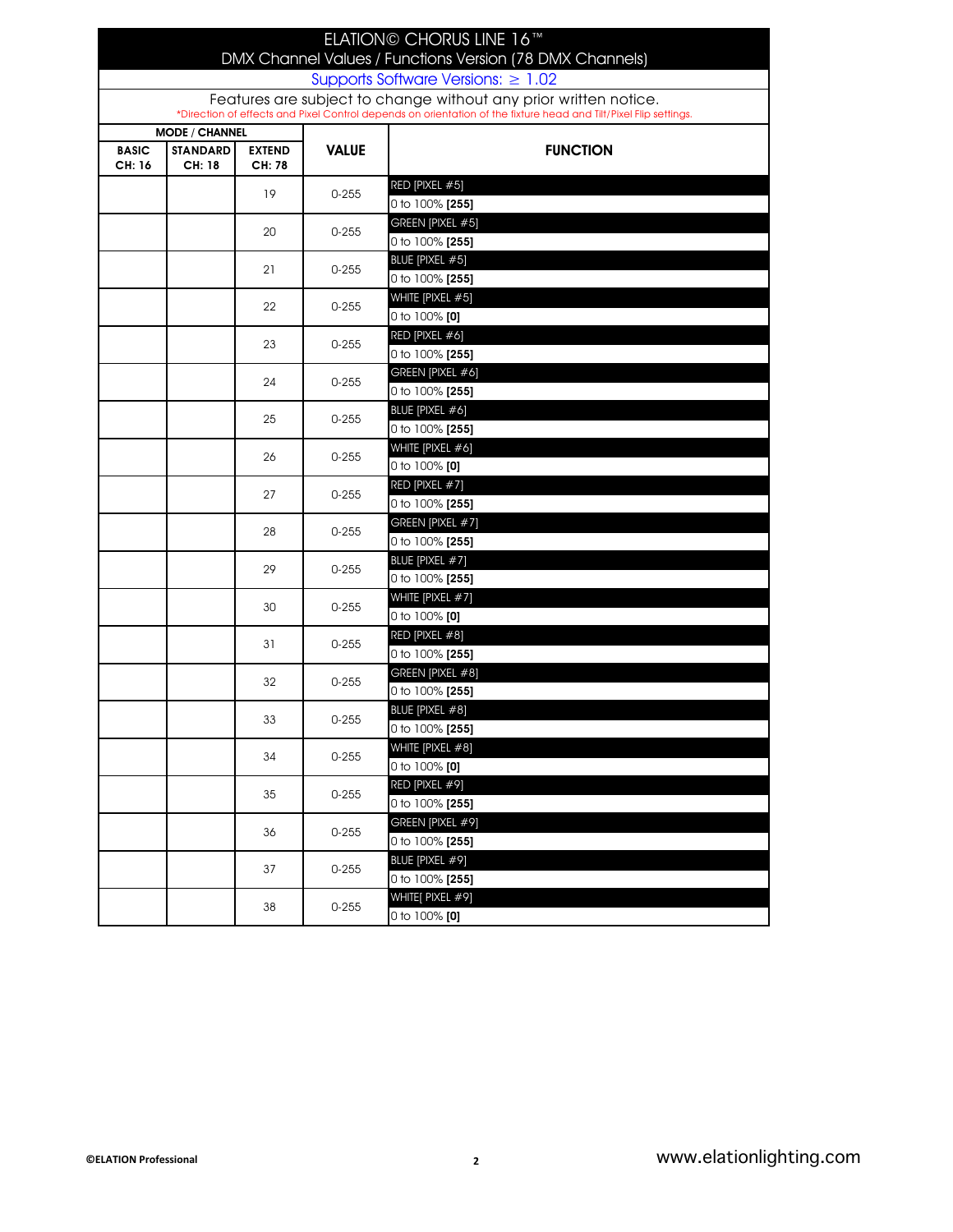| ELATION© CHORUS LINE 16™<br>DMX Channel Values / Functions Version (78 DMX Channels)<br>Supports Software Versions: $\geq 1.02$                                                      |                                                           |                         |              |                                           |  |
|--------------------------------------------------------------------------------------------------------------------------------------------------------------------------------------|-----------------------------------------------------------|-------------------------|--------------|-------------------------------------------|--|
| Features are subject to change without any prior written notice.<br>*Direction of effects and Pixel Control depends on orientation of the fixture head and Tilt/Pixel Flip settings. |                                                           |                         |              |                                           |  |
| <b>BASIC</b><br>CH: 16                                                                                                                                                               | <b>MODE / CHANNEL</b><br><b>STANDARD</b><br><b>CH: 18</b> | <b>EXTEND</b><br>CH: 78 | <b>VALUE</b> | <b>FUNCTION</b>                           |  |
|                                                                                                                                                                                      |                                                           | 39                      | $0 - 255$    | RED [PIXEL #10]<br>0 to 100% [255]        |  |
|                                                                                                                                                                                      |                                                           | 40                      | $0 - 255$    | GREEN [PIXEL #10]<br>0 to 100% [255]      |  |
|                                                                                                                                                                                      |                                                           | 41                      | $0 - 255$    | BLUE [PIXEL #10]<br>0 to 100% [255]       |  |
|                                                                                                                                                                                      |                                                           | 42                      | $0 - 255$    | WHITE [PIXEL #10]<br>0 to 100% [0]        |  |
|                                                                                                                                                                                      |                                                           | 43                      | $0 - 255$    | RED [PIXEL #11]<br>0 to 100% <b>[255]</b> |  |
|                                                                                                                                                                                      |                                                           | 44                      | $0 - 255$    | GREEN [PIXEL #11]<br>0 to 100% [255]      |  |
|                                                                                                                                                                                      |                                                           | 45                      | $0 - 255$    | BLUE [PIXEL #11]<br>0 to 100% [255]       |  |
|                                                                                                                                                                                      |                                                           | 46                      | $0 - 255$    | WHITE [PIXEL #11]<br>0 to 100% [0]        |  |
|                                                                                                                                                                                      |                                                           | 47                      | $0 - 255$    | RED [PIXEL #12]<br>0 to 100% [255]        |  |
|                                                                                                                                                                                      |                                                           | 48                      | $0 - 255$    | GREEN [PIXEL #12]<br>0 to 100% [255]      |  |
|                                                                                                                                                                                      |                                                           | 49                      | $0 - 255$    | BLUE [PIXEL #12]<br>0 to 100% [255]       |  |
|                                                                                                                                                                                      |                                                           | 50                      | $0 - 255$    | WHITE [PIXEL #12]<br>0 to 100% [0]        |  |
|                                                                                                                                                                                      |                                                           | 51                      | $0 - 255$    | RED [PIXEL #13]<br>0 to 100% [255]        |  |
|                                                                                                                                                                                      |                                                           | 52                      | $0 - 255$    | GREEN [PIXEL #13]<br>0 to 100% [255]      |  |
|                                                                                                                                                                                      |                                                           | 53                      | $0 - 255$    | BLUE [PIXEL #13]<br>0 to 100% [255]       |  |
|                                                                                                                                                                                      |                                                           | 54                      | $0 - 255$    | WHITE [PIXEL #13]<br>0 to $100\%$ [0]     |  |
|                                                                                                                                                                                      |                                                           | 55                      | $0 - 255$    | RED [PIXEL #14]<br>0 to 100% [255]        |  |
|                                                                                                                                                                                      |                                                           | 56                      | $0 - 255$    | GREEN [PIXEL #14]<br>0 to 100% [255]      |  |
|                                                                                                                                                                                      |                                                           | 57                      | $0 - 255$    | BLUE [PIXEL #14]<br>0 to 100% [255]       |  |
|                                                                                                                                                                                      |                                                           | 58                      | $0 - 255$    | WHITE [PIXEL #14]<br>0 to 100% [0]        |  |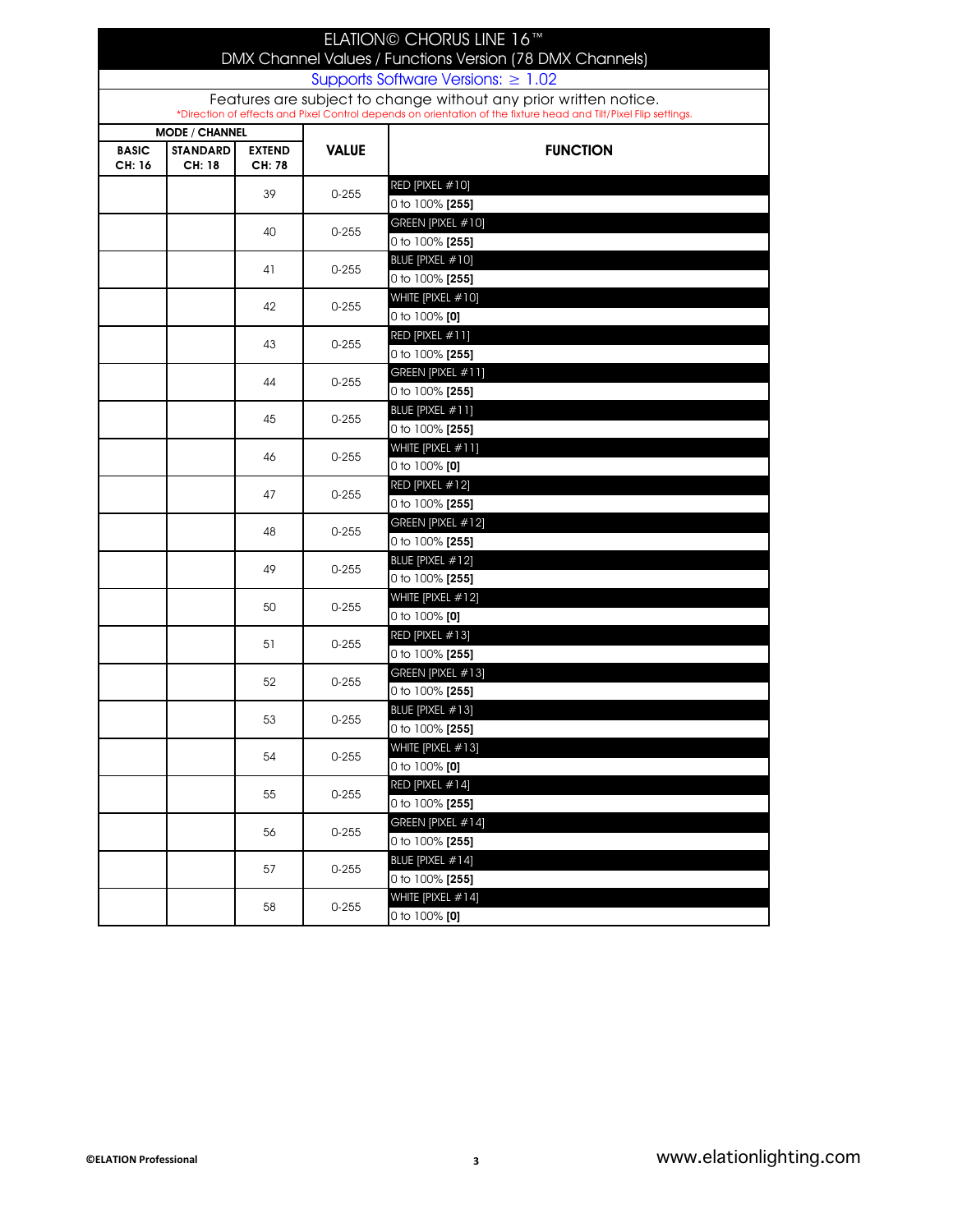| ELATION© CHORUS LINE 16™ |                                                                                                                                                                                      |                         |                       |                                       |  |  |  |
|--------------------------|--------------------------------------------------------------------------------------------------------------------------------------------------------------------------------------|-------------------------|-----------------------|---------------------------------------|--|--|--|
|                          | DMX Channel Values / Functions Version (78 DMX Channels)<br>Supports Software Versions: $\geq 1.02$                                                                                  |                         |                       |                                       |  |  |  |
|                          | Features are subject to change without any prior written notice.<br>*Direction of effects and Pixel Control depends on orientation of the fixture head and Tilt/Pixel Flip settings. |                         |                       |                                       |  |  |  |
|                          | <b>MODE / CHANNEL</b>                                                                                                                                                                |                         |                       |                                       |  |  |  |
| <b>BASIC</b><br>CH: 16   | <b>STANDARD</b><br>CH: 18                                                                                                                                                            | <b>EXTEND</b><br>CH: 78 | <b>VALUE</b>          | <b>FUNCTION</b>                       |  |  |  |
|                          |                                                                                                                                                                                      | 59                      | $0 - 255$             | RED [PIXEL #15]<br>0 to 100% [255]    |  |  |  |
|                          |                                                                                                                                                                                      | 60                      | $0 - 255$             | GREEN [PIXEL #15]<br>0 to 100% [255]  |  |  |  |
|                          |                                                                                                                                                                                      | 61                      | $0 - 255$             | BLUE [PIXEL #15]<br>0 to 100% [255]   |  |  |  |
|                          |                                                                                                                                                                                      | 62                      | $0 - 255$             | WHITE [PIXEL #15]<br>0 to $100\%$ [0] |  |  |  |
|                          |                                                                                                                                                                                      | 63                      | $0 - 255$             | RED [PIXEL #16]<br>0 to 100% [255]    |  |  |  |
|                          |                                                                                                                                                                                      | 64                      | $0 - 255$             | GREEN [PIXEL #16]<br>0 to 100% [255]  |  |  |  |
|                          |                                                                                                                                                                                      | 65                      | $0 - 255$             | BLUE [PIXEL #16]<br>0 to 100% [255]   |  |  |  |
|                          |                                                                                                                                                                                      | 66                      | $0 - 255$             | WHITE [PIXEL #16]<br>0 to $100\%$ [0] |  |  |  |
|                          | 7                                                                                                                                                                                    | 67                      |                       | <b>COLOR TEMP</b>                     |  |  |  |
|                          |                                                                                                                                                                                      | 8-255                   | 2,700K - 7,000K [127] |                                       |  |  |  |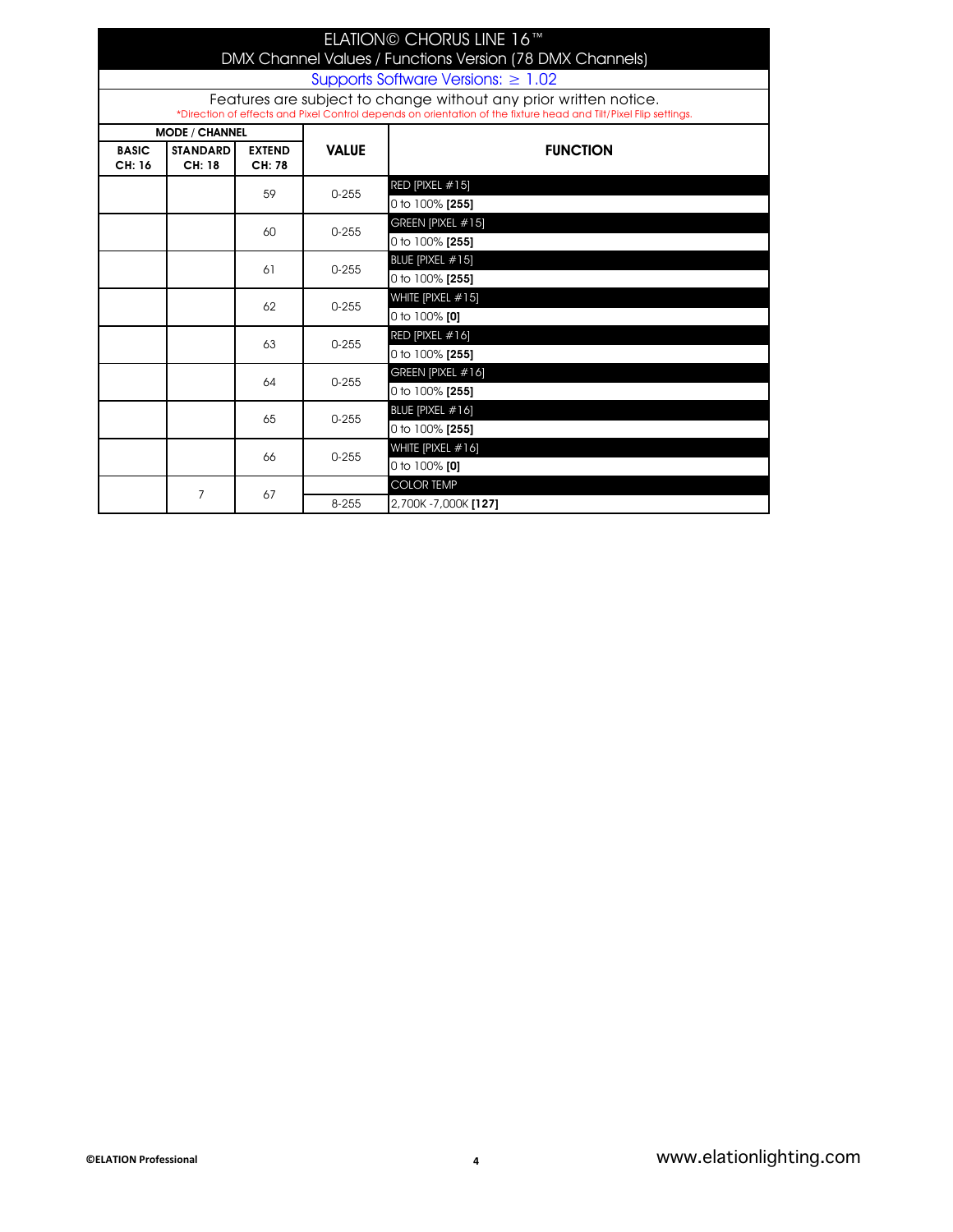|                        |                           |                         |              | ELATION© CHORUS LINE 16™<br>DMX Channel Values / Functions Version (78 DMX Channels)<br>Supports Software Versions: $\geq 1.02$ |
|------------------------|---------------------------|-------------------------|--------------|---------------------------------------------------------------------------------------------------------------------------------|
|                        |                           |                         |              | Features are subject to change without any prior written notice.                                                                |
|                        |                           |                         |              | *Direction of effects and Pixel Control depends on orientation of the fixture head and Tilt/Pixel Flip settings.                |
|                        | <b>MODE / CHANNEL</b>     |                         |              |                                                                                                                                 |
| <b>BASIC</b><br>CH: 16 | <b>STANDARD</b><br>CH: 18 | <b>EXTEND</b><br>CH: 78 | <b>VALUE</b> | <b>FUNCTION</b>                                                                                                                 |
|                        |                           |                         |              | <b>COLOR PRESETS</b>                                                                                                            |
|                        |                           |                         | 0            | OFF [0]                                                                                                                         |
|                        |                           |                         | $1 - 4$      | COLOR PRESET 01                                                                                                                 |
|                        |                           |                         | $5 - 8$      | COLOR PRESET 02                                                                                                                 |
|                        |                           |                         | $9 - 12$     | COLOR PRESET 03                                                                                                                 |
|                        |                           |                         | $13 - 16$    | COLOR PRESET 04                                                                                                                 |
|                        |                           |                         | $17-20$      | COLOR PRESET 05                                                                                                                 |
|                        |                           |                         | $21 - 24$    | COLOR PRESET 06                                                                                                                 |
|                        |                           |                         | $25 - 28$    | COLOR PRESET 07                                                                                                                 |
|                        |                           |                         | 29-32        | COLOR PRESET 08                                                                                                                 |
|                        |                           |                         | 33-36        | COLOR PRESET 09                                                                                                                 |
|                        |                           |                         | $37 - 40$    | COLOR PRESET 10                                                                                                                 |
|                        |                           |                         | $41 - 44$    | COLOR PRESET 11                                                                                                                 |
|                        |                           |                         | 45-48        | COLOR PRESET 12                                                                                                                 |
|                        |                           |                         | 49-52        | COLOR PRESET 13                                                                                                                 |
|                        |                           |                         | 53-56        | COLOR PRESET 14                                                                                                                 |
| 6                      | 8                         | 68                      | 57-60        | COLOR PRESET 15                                                                                                                 |
|                        |                           |                         | $61 - 64$    | COLOR PRESET 16                                                                                                                 |
|                        |                           |                         | 65-68        | COLOR PRESET 17                                                                                                                 |
|                        |                           |                         | 69-72        | COLOR PRESET 18                                                                                                                 |
|                        |                           |                         | 73-76        | COLOR PRESET 19                                                                                                                 |
|                        |                           |                         | 77-80        | COLOR PRESET 20                                                                                                                 |
|                        |                           |                         | 81-84        | COLOR PRESET 21                                                                                                                 |
|                        |                           |                         | 85-88        | COLOR PRESET 22                                                                                                                 |
|                        |                           |                         | 89-92        | COLOR PRESET 23                                                                                                                 |
|                        |                           |                         | 93-96        | COLOR PRESET 24                                                                                                                 |
|                        |                           |                         | 97-100       | COLOR PRESET 25                                                                                                                 |
|                        |                           |                         | 101-104      | COLOR PRESET 26                                                                                                                 |
|                        |                           |                         | 105-108      | COLOR PRESET 27                                                                                                                 |
|                        |                           |                         | 109-112      | COLOR PRESET 28                                                                                                                 |
|                        |                           |                         | 113-116      | COLOR PRESET 29                                                                                                                 |
|                        |                           |                         | 117-120      | COLOR PRESET 30                                                                                                                 |
|                        |                           |                         | 121-124      | COLOR PRESET 31                                                                                                                 |
|                        |                           |                         | 125-128      | <b>COLOR PRESET 32</b>                                                                                                          |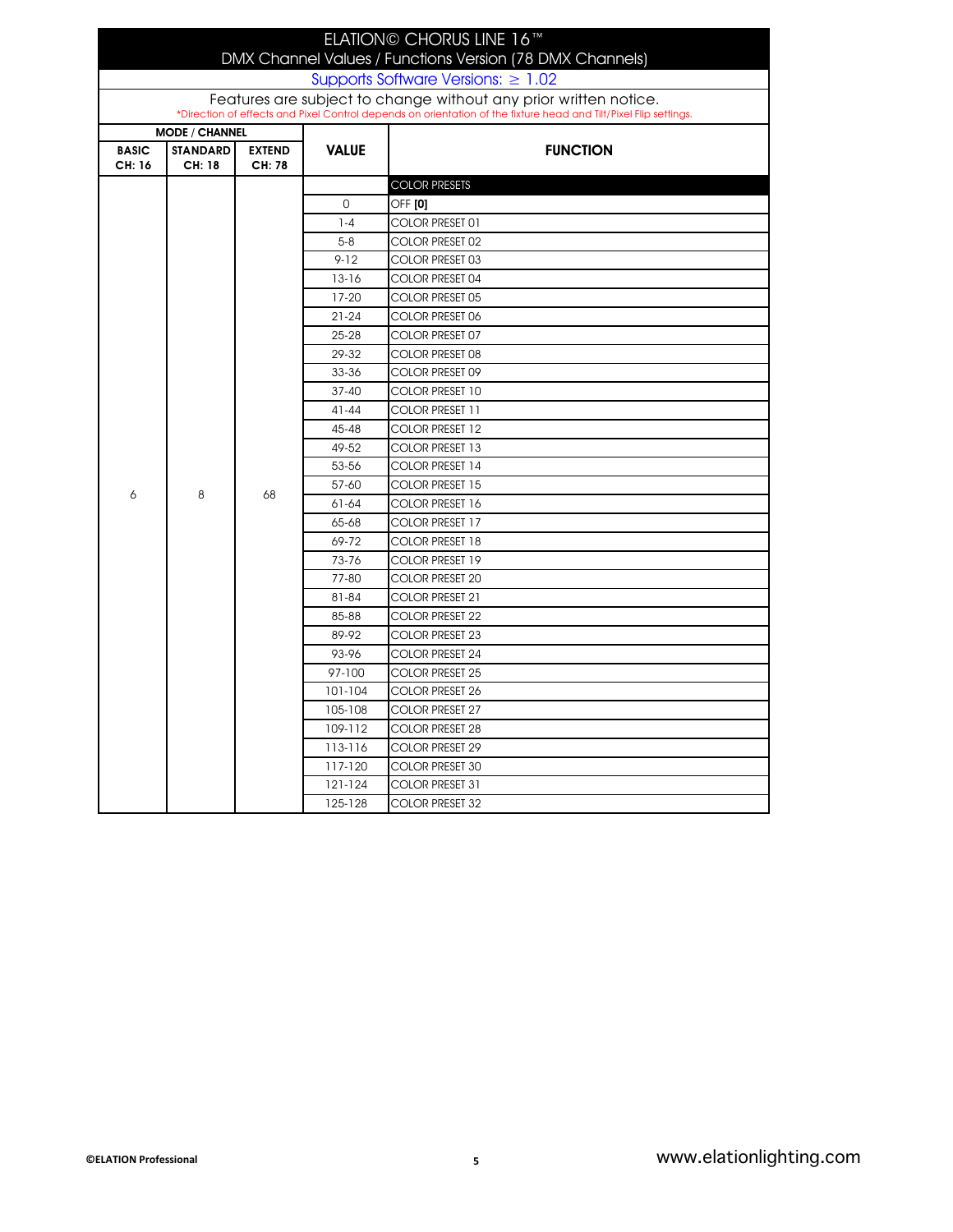| ELATION© CHORUS LINE 16™<br>DMX Channel Values / Functions Version (78 DMX Channels)                             |                           |                         |                    |                                                |  |  |
|------------------------------------------------------------------------------------------------------------------|---------------------------|-------------------------|--------------------|------------------------------------------------|--|--|
| Supports Software Versions: $\geq 1.02$                                                                          |                           |                         |                    |                                                |  |  |
| Features are subject to change without any prior written notice.                                                 |                           |                         |                    |                                                |  |  |
| *Direction of effects and Pixel Control depends on orientation of the fixture head and Tilt/Pixel Flip settings. |                           |                         |                    |                                                |  |  |
| <b>MODE / CHANNEL</b>                                                                                            |                           |                         |                    |                                                |  |  |
| <b>BASIC</b><br>CH: 16                                                                                           | <b>STANDARD</b><br>CH: 18 | <b>EXTEND</b><br>CH: 78 | <b>VALUE</b>       | <b>FUNCTION</b>                                |  |  |
|                                                                                                                  |                           |                         |                    | <b>COLOR PRESETS [continued]</b>               |  |  |
|                                                                                                                  |                           |                         | 129-132            | COLOR PRESET 33                                |  |  |
|                                                                                                                  |                           |                         | 133-136            | COLOR PRESET 34                                |  |  |
|                                                                                                                  |                           |                         | 137-140            | <b>COLOR PRESET 35</b>                         |  |  |
|                                                                                                                  |                           |                         | 141-144            | COLOR PRESET 36                                |  |  |
|                                                                                                                  |                           |                         | 145-148            | <b>COLOR PRESET 37</b>                         |  |  |
|                                                                                                                  |                           |                         | 149-152            | COLOR PRESET 38                                |  |  |
|                                                                                                                  |                           |                         | 153-156            | <b>COLOR PRESET 39</b>                         |  |  |
|                                                                                                                  |                           |                         | 157-160            | <b>COLOR PRESET 40</b>                         |  |  |
|                                                                                                                  |                           |                         | $161 - 164$        | COLOR PRESET 41                                |  |  |
|                                                                                                                  |                           |                         | 165-168            | <b>COLOR PRESET 42</b>                         |  |  |
|                                                                                                                  |                           |                         | 169-172            | COLOR PRESET 43                                |  |  |
|                                                                                                                  |                           |                         | 173-176            | COLOR PRESET 44                                |  |  |
|                                                                                                                  |                           |                         | 177-180            | <b>COLOR PRESET 45</b>                         |  |  |
|                                                                                                                  |                           |                         | 181-184            | <b>COLOR PRESET 46</b>                         |  |  |
|                                                                                                                  |                           |                         | 185-188            | COLOR PRESET 47                                |  |  |
| 6                                                                                                                | 8                         | 68                      | 189-192            | <b>COLOR PRESET 48</b>                         |  |  |
|                                                                                                                  |                           |                         | 193-196            | COLOR PRESET 49                                |  |  |
|                                                                                                                  |                           |                         | 197-200            | COLOR PRESET 50                                |  |  |
|                                                                                                                  |                           |                         | 201-204            | COLOR PRESET 51                                |  |  |
|                                                                                                                  |                           |                         | 205-208            | COLOR PRESET 52                                |  |  |
|                                                                                                                  |                           |                         | 209-212            | <b>COLOR PRESET 53</b>                         |  |  |
|                                                                                                                  |                           |                         | 213-216            | COLOR PRESET 54                                |  |  |
|                                                                                                                  |                           |                         | 217-220            | <b>COLOR PRESET 55</b>                         |  |  |
|                                                                                                                  |                           |                         | 221-224            | <b>COLOR PRESET 56</b>                         |  |  |
|                                                                                                                  |                           |                         | 225-228            | <b>COLOR PRESET 57</b>                         |  |  |
|                                                                                                                  |                           |                         | 229-232            | COLOR PRESET 58                                |  |  |
|                                                                                                                  |                           |                         | 233-236            | COLOR PRESET 59                                |  |  |
|                                                                                                                  |                           |                         | 237-240            | COLOR PRESET 60                                |  |  |
|                                                                                                                  |                           |                         | 241-244            | COLOR PRESET 61                                |  |  |
|                                                                                                                  |                           |                         | 245-248            | COLOR PRESET 62                                |  |  |
|                                                                                                                  |                           |                         | 249-252            | COLOR PRESET 63                                |  |  |
|                                                                                                                  |                           |                         | 253-255            | COLOR PRESET 64                                |  |  |
|                                                                                                                  |                           | 69                      |                    | SHUTTER / STROBE                               |  |  |
|                                                                                                                  |                           |                         | $0 - 31$           | LED OFF                                        |  |  |
|                                                                                                                  |                           |                         | $32 - 63$          | LED ON                                         |  |  |
|                                                                                                                  | 9                         |                         | 64-95              | Strobe Effect SLOW to FAST                     |  |  |
| $\overline{7}$                                                                                                   |                           |                         | 96-127             | LED ON                                         |  |  |
|                                                                                                                  |                           |                         | 128-159            | <b>Pulse Effect in Sequences</b>               |  |  |
|                                                                                                                  |                           |                         | 160-191<br>192-223 | LED ON<br>Random Strobe Effect SLOW to FAST    |  |  |
|                                                                                                                  |                           |                         | 224-255            | LED ON [255]                                   |  |  |
|                                                                                                                  |                           |                         |                    | DIMMER INTENSITY                               |  |  |
| 8                                                                                                                | 10                        | 70                      | $0 - 255$          | Dimmer 0 to 100% [0]                           |  |  |
|                                                                                                                  |                           |                         |                    | DIMMER INTENSITY FINE                          |  |  |
| 9                                                                                                                | 11                        | 71                      | $0 - 255$          | Dimmer FINE Adjustment [0]                     |  |  |
|                                                                                                                  |                           |                         |                    | <b>ZOOM</b>                                    |  |  |
| 10                                                                                                               | 12                        | 72                      | $0 - 255$          | Zoom 0% (7 Degrees) to 100% (42 Degrees) [127] |  |  |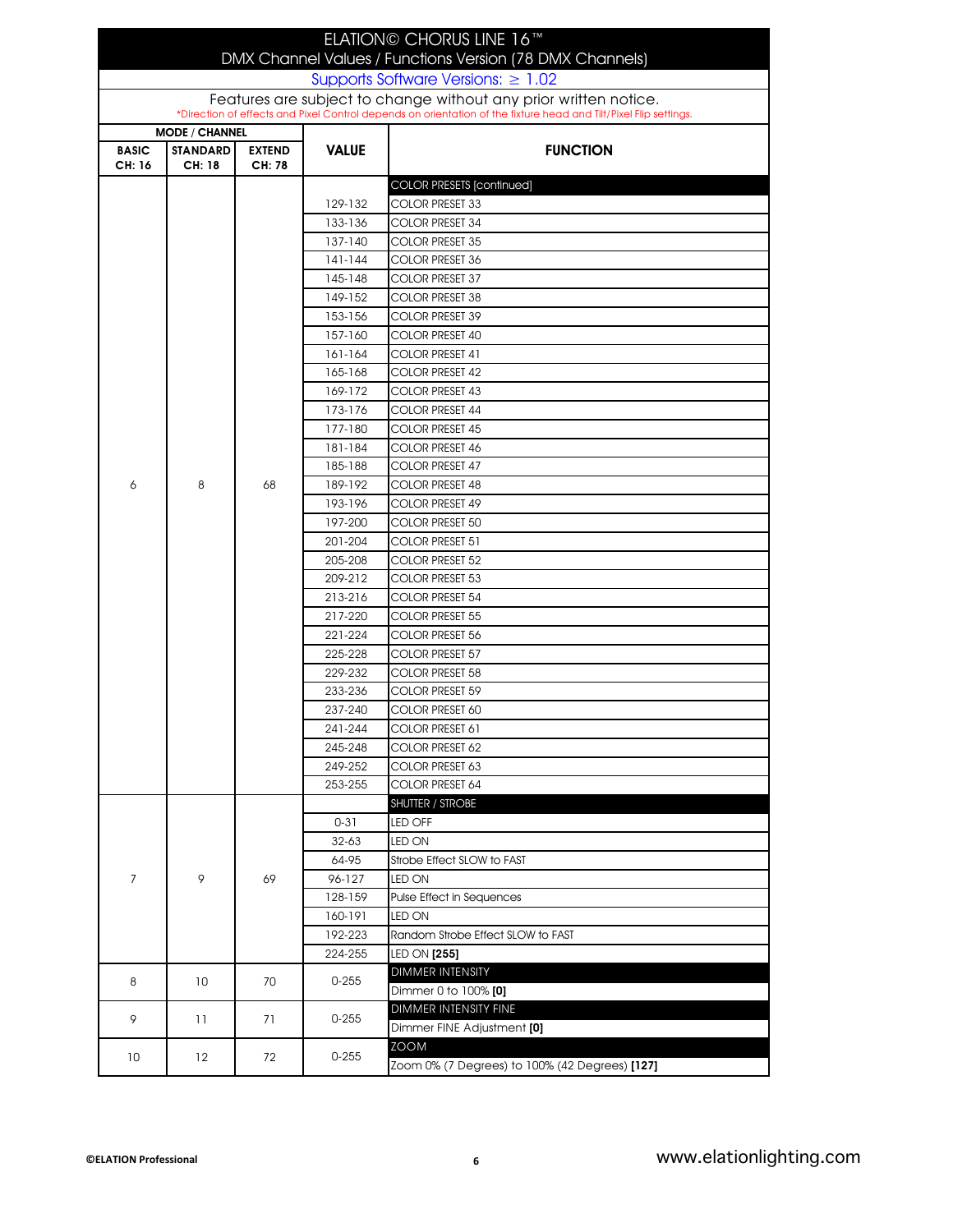|                                                                                                                                                                                      |                           |                         |                | ELATION© CHORUS LINE 16™                                        |  |  |
|--------------------------------------------------------------------------------------------------------------------------------------------------------------------------------------|---------------------------|-------------------------|----------------|-----------------------------------------------------------------|--|--|
| DMX Channel Values / Functions Version (78 DMX Channels)                                                                                                                             |                           |                         |                |                                                                 |  |  |
| Supports Software Versions: $\geq 1.02$                                                                                                                                              |                           |                         |                |                                                                 |  |  |
| Features are subject to change without any prior written notice.<br>*Direction of effects and Pixel Control depends on orientation of the fixture head and Tilt/Pixel Flip settings. |                           |                         |                |                                                                 |  |  |
|                                                                                                                                                                                      | <b>MODE / CHANNEL</b>     |                         |                |                                                                 |  |  |
| <b>BASIC</b><br>CH: 16                                                                                                                                                               | <b>STANDARD</b><br>CH: 18 | <b>EXTEND</b><br>CH: 78 | <b>VALUE</b>   | <b>FUNCTION</b>                                                 |  |  |
|                                                                                                                                                                                      |                           |                         |                | PROGRAM MACROS - NOTE: Color Must Be Selected To Engage Macros. |  |  |
|                                                                                                                                                                                      |                           |                         | $\Omega$       | LED <sub>s</sub> ON [0]                                         |  |  |
|                                                                                                                                                                                      |                           |                         | $1 - 14$       | LED <sub>s</sub> OFF                                            |  |  |
|                                                                                                                                                                                      |                           |                         | 15-30          | PROGRAM MACRO 01                                                |  |  |
|                                                                                                                                                                                      |                           |                         | $31 - 46$      | PROGRAM MACRO 02                                                |  |  |
|                                                                                                                                                                                      |                           |                         | $47 - 62$      | PROGRAM MACRO 03                                                |  |  |
|                                                                                                                                                                                      |                           |                         | 63-78          | PROGRAM MACRO 04                                                |  |  |
|                                                                                                                                                                                      |                           |                         | 79-94          | PROGRAM MACRO 05                                                |  |  |
| 11                                                                                                                                                                                   | 13                        | 73                      | 95-110         | PROGRAM MACRO 06                                                |  |  |
|                                                                                                                                                                                      |                           |                         | 111-126        | PROGRAM MACRO 07                                                |  |  |
|                                                                                                                                                                                      |                           |                         | 127-142        | PROGRAM MACRO 08                                                |  |  |
|                                                                                                                                                                                      |                           |                         | 143-158        | PROGRAM MACRO 09                                                |  |  |
|                                                                                                                                                                                      |                           |                         | 159-174        | PROGRAM MACRO 10                                                |  |  |
|                                                                                                                                                                                      |                           |                         | 175-190        | <b>PROGRAM MACRO 11</b>                                         |  |  |
|                                                                                                                                                                                      |                           |                         | 191-206        | <b>PROGRAM MACRO 12</b>                                         |  |  |
|                                                                                                                                                                                      |                           |                         | 207-222        | PROGRAM MACRO 13                                                |  |  |
|                                                                                                                                                                                      |                           |                         | 223-238        | <b>PROGRAM MACRO 14</b>                                         |  |  |
|                                                                                                                                                                                      |                           |                         | 239-255        | <b>PROGRAM MACRO 15</b>                                         |  |  |
| 12                                                                                                                                                                                   | 14                        | 74                      | $0 - 255$      | PROGRAM MACRO SPEED                                             |  |  |
|                                                                                                                                                                                      |                           |                         |                | SLOW to FAST Speed [0]                                          |  |  |
|                                                                                                                                                                                      | 15                        |                         |                | PROGRAM MACRO FADE                                              |  |  |
| 13                                                                                                                                                                                   |                           | 75                      | 0              | <b>OFF [0]</b>                                                  |  |  |
|                                                                                                                                                                                      |                           |                         | $1 - 255$      | <b>LESS to MORE FADE</b>                                        |  |  |
|                                                                                                                                                                                      | 16                        | 76                      |                | <b>DIMMING CURVE MODES</b>                                      |  |  |
|                                                                                                                                                                                      |                           |                         | $0 - 20$       | STANDARD [20]                                                   |  |  |
| 14                                                                                                                                                                                   |                           |                         | $21 - 40$      | <b>STAGE</b><br>TV.                                             |  |  |
|                                                                                                                                                                                      |                           |                         | 41-60<br>61-80 | <b>ARCHITECTURAL</b>                                            |  |  |
|                                                                                                                                                                                      |                           |                         |                |                                                                 |  |  |
|                                                                                                                                                                                      |                           |                         | 81-100         | <b>THEATRE</b><br>Default to Unit Setting                       |  |  |
|                                                                                                                                                                                      |                           |                         | 101-255        | <b>TILT MOVEMENT SPEED</b>                                      |  |  |
|                                                                                                                                                                                      |                           | 77                      | $0 - 225$      | MAX to MIN SPEED <b>[0]</b>                                     |  |  |
| 15                                                                                                                                                                                   | 17                        |                         | 226-235        | <b>Blackout By Movement</b>                                     |  |  |
|                                                                                                                                                                                      |                           |                         | 236-255        | <b>NO FUNCTION</b>                                              |  |  |
|                                                                                                                                                                                      |                           |                         |                | LAMP ON/OFF, RESET, INTERNAL PROGRAMS                           |  |  |
|                                                                                                                                                                                      |                           | 78                      | $0 - 79$       | Normal                                                          |  |  |
|                                                                                                                                                                                      | 18                        |                         | 80-84          | <b>ALL Motor Reset</b>                                          |  |  |
|                                                                                                                                                                                      |                           |                         | 85-99          | <b>NO FUNCTION</b>                                              |  |  |
|                                                                                                                                                                                      |                           |                         | 100-119        | Internal Program 1 (scene $1 - 8$ )                             |  |  |
|                                                                                                                                                                                      |                           |                         | 120-139        | Internal Program $2$ (scene $9$ ~16)                            |  |  |
| 16                                                                                                                                                                                   |                           |                         | 140-159        | Internal Program 3 (scene $17 - 24$ )                           |  |  |
|                                                                                                                                                                                      |                           |                         | 160-179        | Internal Program $4$ (scene $25 - 32$ )                         |  |  |
|                                                                                                                                                                                      |                           |                         | 180-199        | Internal Program 5 (scene33~40)                                 |  |  |
|                                                                                                                                                                                      |                           |                         | 200-219        | Internal Program 6 (scene4 $1 - 48$ )                           |  |  |
|                                                                                                                                                                                      |                           |                         | 220-239        | Internal Program 7 (scene49~56)                                 |  |  |
|                                                                                                                                                                                      |                           |                         | 240-255        | NO FUNCTION [255]                                               |  |  |

Elation Professional USA | 6122 S. Eastern Ave. | Los Angeles, CA. 90040 323-582-3322 | 323-832-9142 fax<sup>|</sup> www.elationlighting.com | info@elationlighting.com

**Elation Professional B.V**. | Junostraat 2 | 6468 EW Kerkrade, The Netherlands +31 45 546 85 66 | +31 45 546 85 96 fax <sup>|</sup> www.elationlighting.eu | info@elationlighting.eu